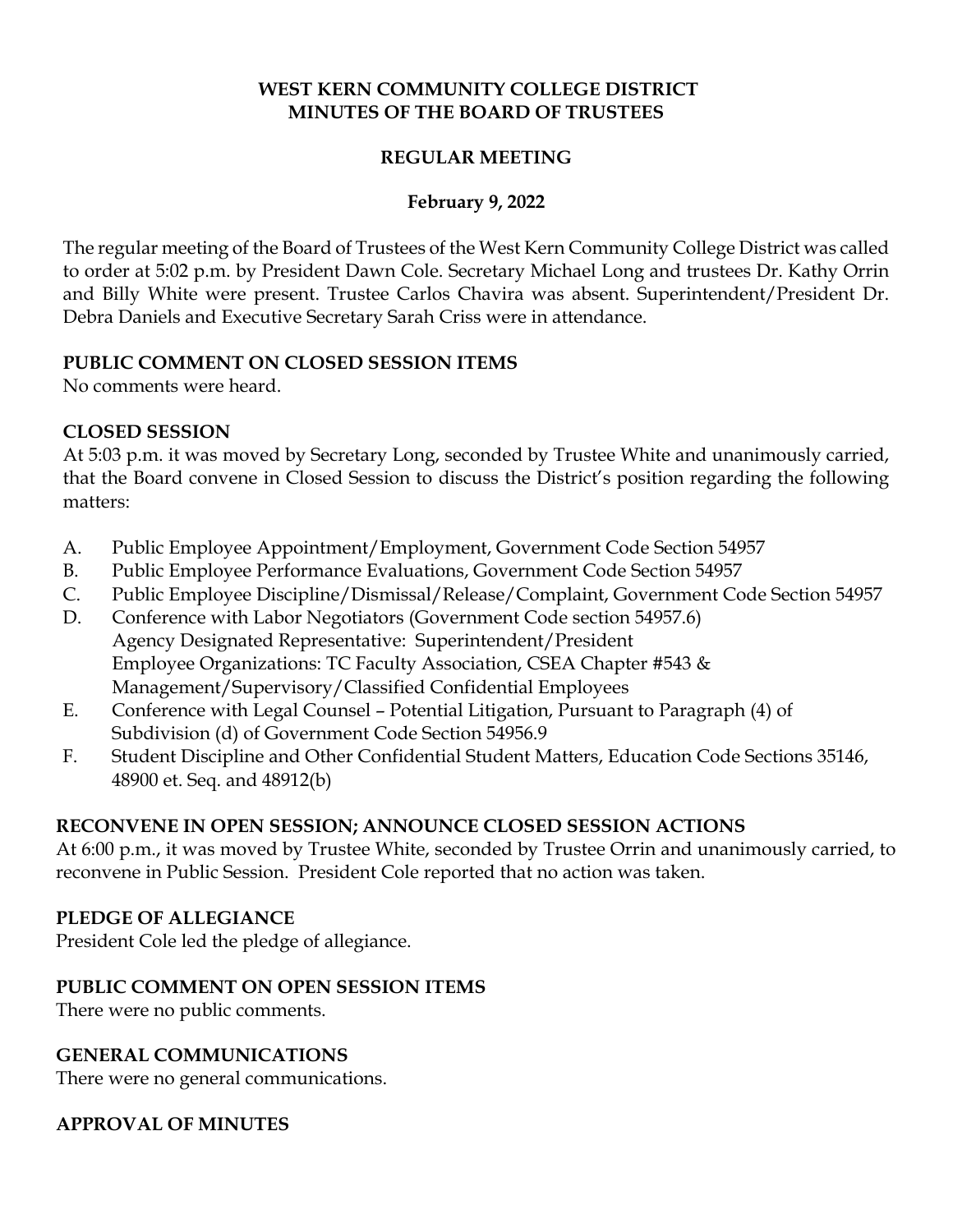On a motion by Trustee White, seconded by Trustee Orrin and unanimously carried, the minutes of the Regular Meeting held January 12, 2022.

# **NEW BUSINESS**

# **Request for Approval – Student Center Project Change Order No. 1; Credit of \$264,688.10**

Amanda Bauer, Executive Director of Fiscal Services, reported that this change order closes out the project with the contractor. The project was completed under budget. On a motion by Trustee Orrin, seconded by Trustee White and unanimously carried, the request was approved (copy attached to official minutes).

# **Request for Approval – Transfer Funds from Unrestricted General Fund to Capital Outlay Projects Fund; \$5,000,000.00**

Dr. Daniels explained that the transferred funds assist the District in being eligible for matching funds from the state. On a motion by Trustee White, seconded by Secretary Long and unanimously carried, the request was approved (copy attached to official minutes).

# **Second Reading and Request for Approval – Board Policy Review – BP #6910 – Housing**

Dr. Daniels explained that the Board Policy was reviewed and found to still be in compliance. On a motion by Trustee White, seconded by Secretary Long and unanimously carried, the request was approved (copy attached to official minutes).

# **Second Reading and Request for Approval – Board Policy Revision and Implementation**

- **BP #7100 Commitment to Diversity**
- **BP #7250 Educational Administrators**
- **BP #7345 Catastrophic Leave Program**
- **BP #7350 Resignations**
- **BP#7160 Professional Development**

Dr. Daniels said that the attached Board Policies had been reviewed and found to need revisions and/or implementation. The District followed Community College League of California guidelines and reviewed local practice to make the non-material changes and to implement BP #7160. On a motion by Secretary Long, seconded Trustee White and unanimously carried (copy attached to official minutes).

# **First Reading – Board Policy Revision (No Action)**

# **BP #3725 Information and Communications Technology Accessibility & Acceptable Use**

- **BP #5035 Withholding of Student Records**
- **BP #5050 Student Success and Support Program**

Dr. Daniels said that revisions were made in alignment with suggestions from the Community College League of California Policy and Procedure Services program.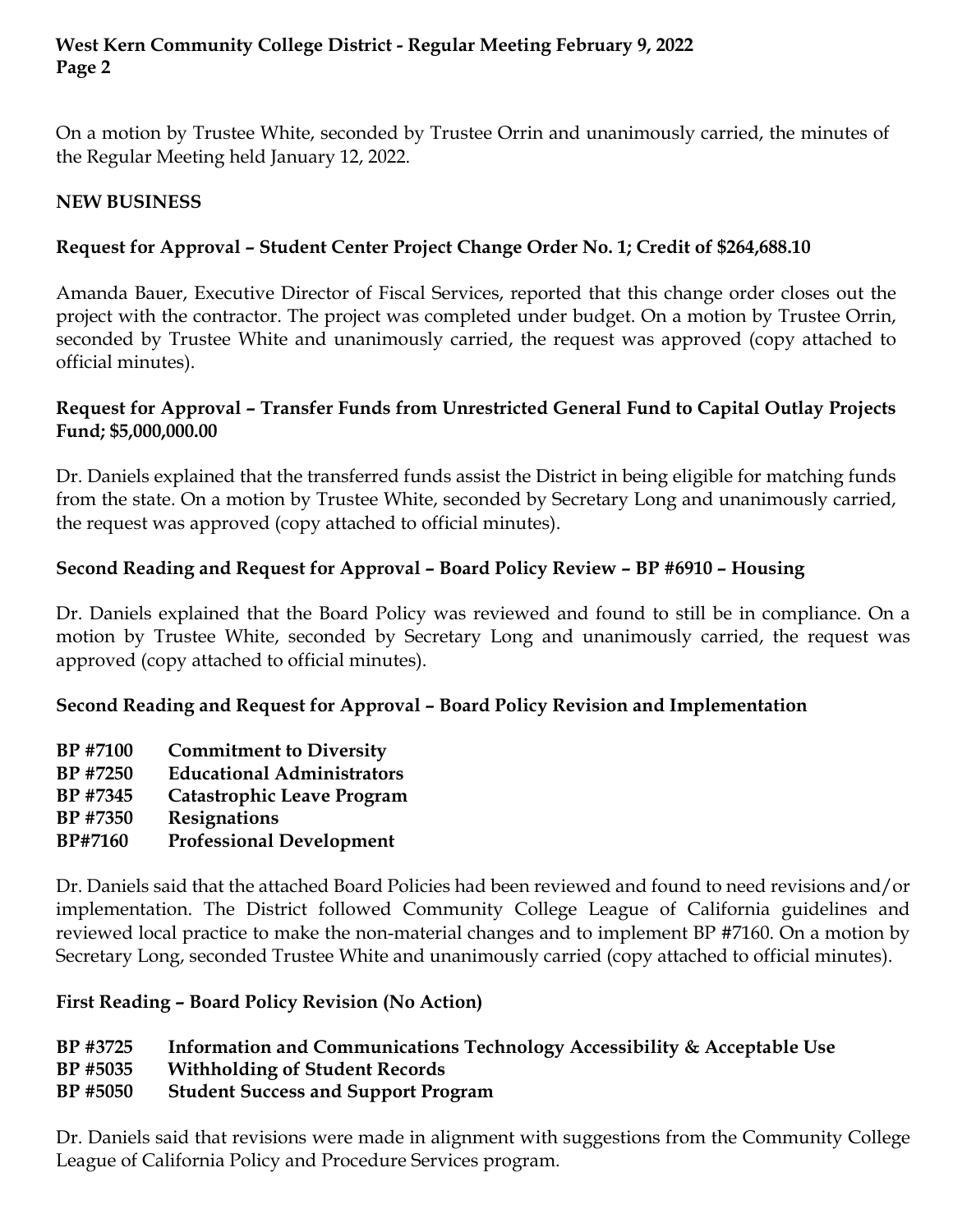#### **CONSENT AGENDA:**

- A. Request for Approval Academic Calendars 2021-22, 2022-23 and 2023-24
- B. Request for Approval 2022/2023 Nonresident Tuition Fees
- C. Request for Approval Residence Hall/Dormitory Room and Board Fee Increase
- D. Request for Approval Notice of Release of Grant or Categorically Funded or Temporary Faculty
- E. Request for Ratification Strong Workforce Program Regional Allocation Round 6 Agreement; \$411,851.00
- F. Request for Approval Award of TC 22-007 Modular Painting Project to Elite Painting; \$98,650.00
- G. Request for Approval Modern Campus Agreement for Design of Website Templates; First Year Cost \$70,000.00, Second Year Cost \$35,760.00, and Third Year Cost \$36,550.00
- H. Request for Approval Grasshopper Lawn Mower Purchase; \$33,220.96

On a motion by Trustee White, seconded by Secretary Long and unanimously carried, Consent Agenda Items A – G were approved (materials related to the items are attached to official minutes).

# **PUBLIC COMMENTS ON ITEMS OF GENERAL INTEREST**

There were no comments.

#### **EMPLOYMENT**

On a motion by Trustee White and seconded by Secretary Long, Employment Items A-C were approved by the following vote (Employment Items *(Appendix I and II)* are attached to official minutes):

Yes: Dawn Cole, Billy White, Michael Long and Dr. Kathy Orrin No: None Abstain: None Absent: Carlos Chavira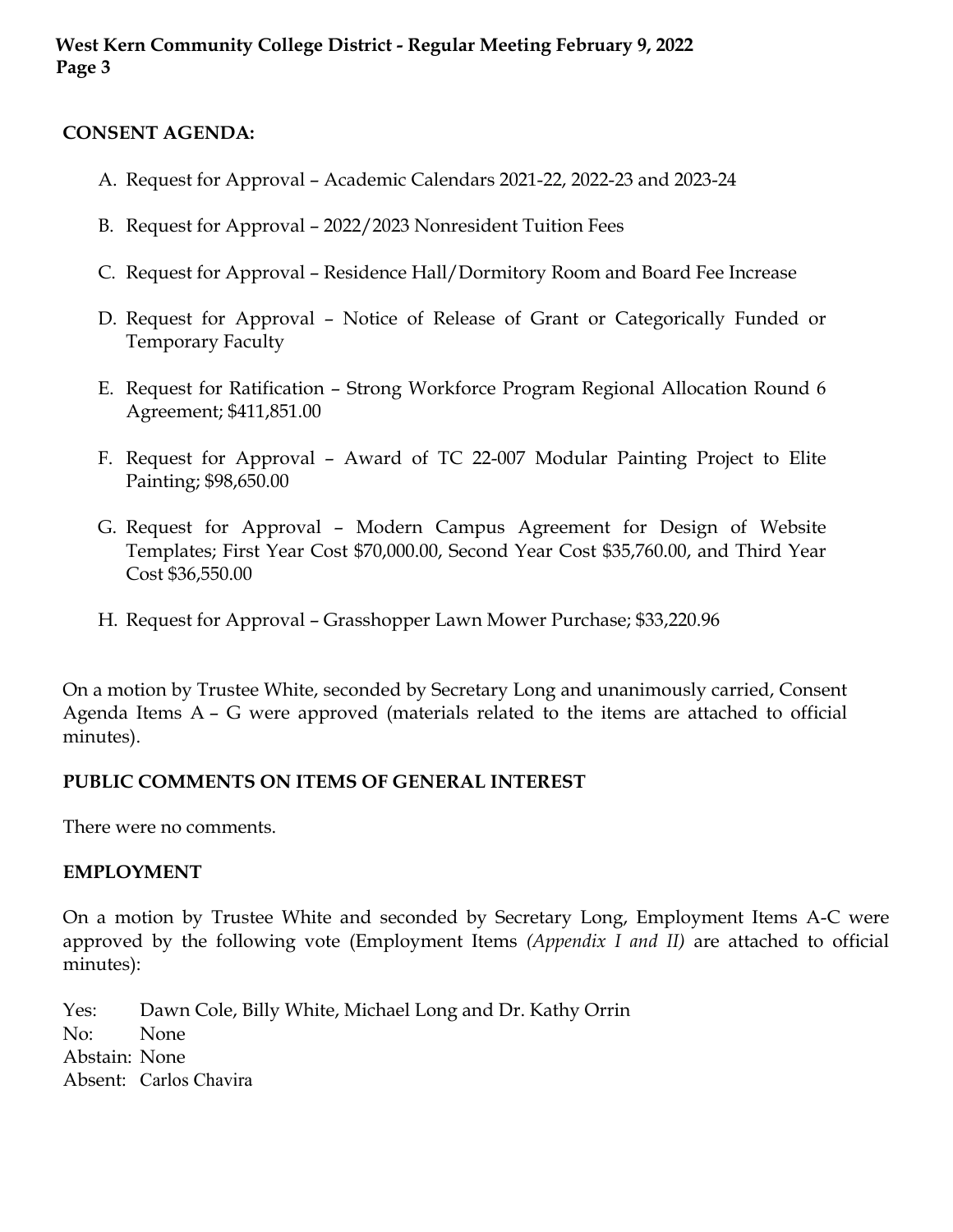# **REPORTS**

# **Financial Reports**

The financial reports listed on the page following were presented for information (copies attached to official minutes).

Financial Reports (for information):

- 1. Revenue Accounts (Account Level 1) FY 2021/22
- 2. Expenditure Accounts (Account Level 1) FY 2021/22
- 3. Expenditure Detail of \$10,000.00 or Greater, January 2022
- 4. Student Organization and Special Accounts, January 2022
- 5. Funds Deposited in County Treasury, January 2022
- 6. Employee Travel Report January 2022

# **Trustee Reports**

Trustee White said that the Legislative Conference was informative and meetings with legislators provided an opportunity to discuss matters one on one that directly impact the District.

Trustee Orrin attended a Rotary meeting that College baseball athletes reported on their program.

President Cole thanked staff for the Community Breakfast, noting that it was a great way to kick off the Centennial Celebration.

#### **Academic Senate**

Dr. Eveland, Academic Senate President, said that the Senate is running smoothly.

#### **Student Services**

Damon Bell, Interim Vice President of Student Services, said that classes return face to face on Monday. Staff are planning for upcoming registration for summer and fall courses.

# **Faculty Association**

Ruby Payne, Faculty Association President, said faculty are reaching out to students as classes return face to face.

# **Dental Hygiene**

Dr. Vickie Kimbrough, Director of Dental Hygiene, said that students are seeing patients. Staff are working on preparation to apply for a Bachelor program in Dental Hygiene.

#### **Instruction**

Dr. Leslie Minor, Vice President of Instruction, told the Board the department is working on summer and fall scheduling. Dr. Minor introduced Armin Rashvand, the Dean of Instruction and Career Technical Education.

#### **Administrative Services**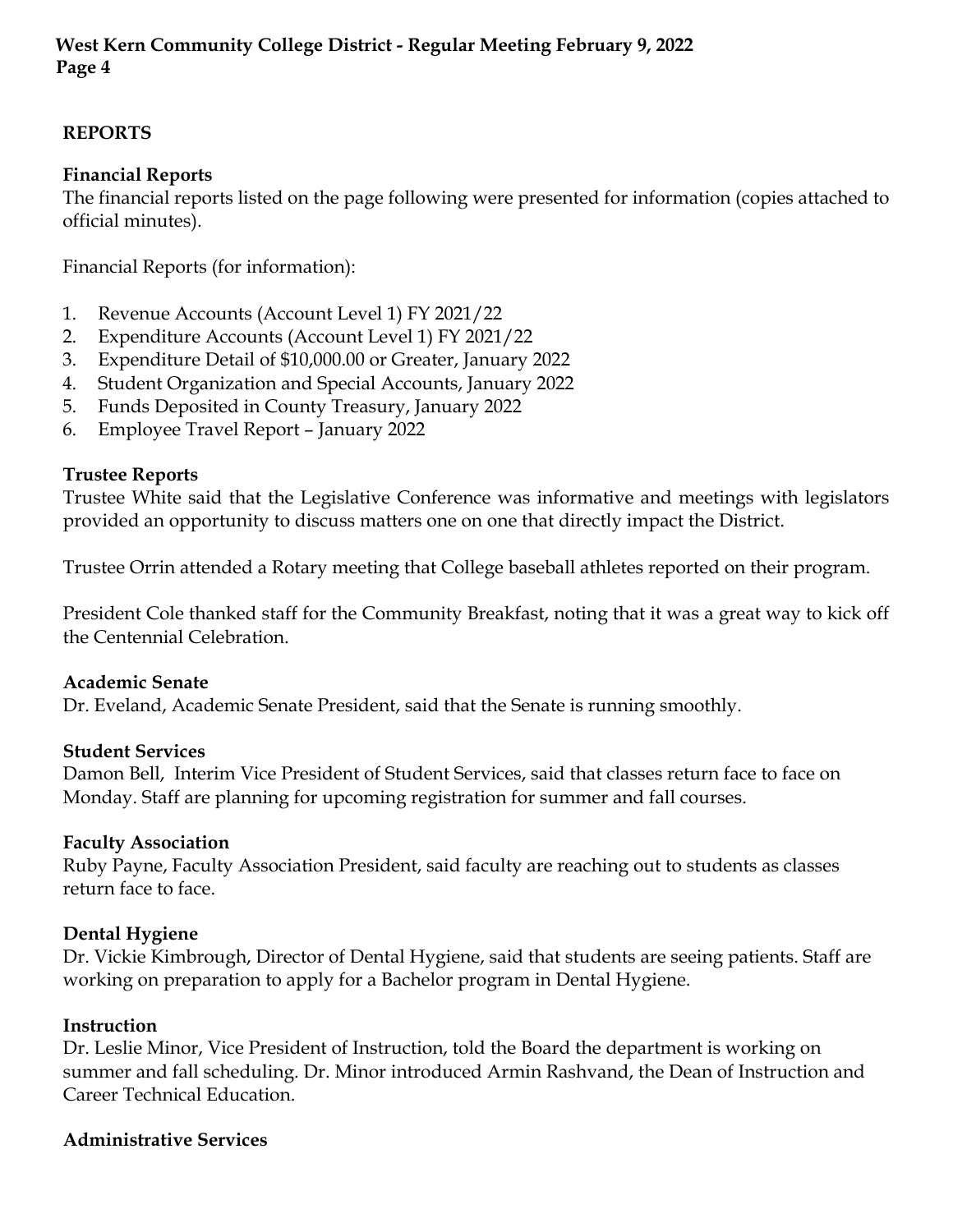Amanda Bauer, Executive Director of Fiscal Services, said that tax forms have gone out to employees. The department is working to prepare budget planners with information recently given by the Governor on projected budget trends and figures. This semester Financial Aid and Bookstore staff assisted about 1,200 students with book vouchers. Facility projects are underway ahead of purchasing deadlines.

### **Human Resources**

Heather del Rosario, Vice President of Human Resources, said she is monitoring Covid-19 protocols as we return classes face to face and the surge is receding. She added that work continues in the implementation of the new personnel system.

# **Phi Theta Kappa**

Sharyn Eveland, Advisor for PTK, announced the spring induction ceremony.

# **Marketing**

Susan Groveman, Executive Director of Marketing and Community Relations, reported that the research phase of the website project is complete. She shared that there will be a four page section in the Midway Driller about the College. Many other Centennial Celebration related projects are also underway across the campus.

# **Foundation**

Dr. Sheri Horn-Bunk, Executive Director of the Foundation, said that \$140,000 has been raised from sponsorships for the Legacy Campaign and planning for the Gala continues.

# **Institutional Research and Information Technology Services**

Dr. Xiaohong Li, Vice President of Information and Institutional Research, said that almost all Annual Program Reviews have been submitted and staff are working to combine them into reports for analysis. IT staff continue to work to serve the students and staff. Supply shortages have the Audio Visual project behind but the contractor is working to complete the project as quickly as possible.

# **Campus Safety and Security**

Kevin Altenhofel, Executive Director of Campus Safety and Security, thanked maintenance staff for several instances of quick service in situations recently.

# **REPORT OF THE SUPERINTENDENT**

Dr. Daniels presented recent activities on campus. A luncheon for high school counselors and the Community Breakfast were each held in the Student Center. The Community Breakfast had 75 in attendance and featured information about the District and kicked off the Centennial Celebration. Dr. Daniels also reported on the Legislative Conference with Board members. She also told the Board of Gala planning and details.

# **NEXT MEETING**

The next monthly meeting is tentatively scheduled for Wednesday, March 9, 2022.